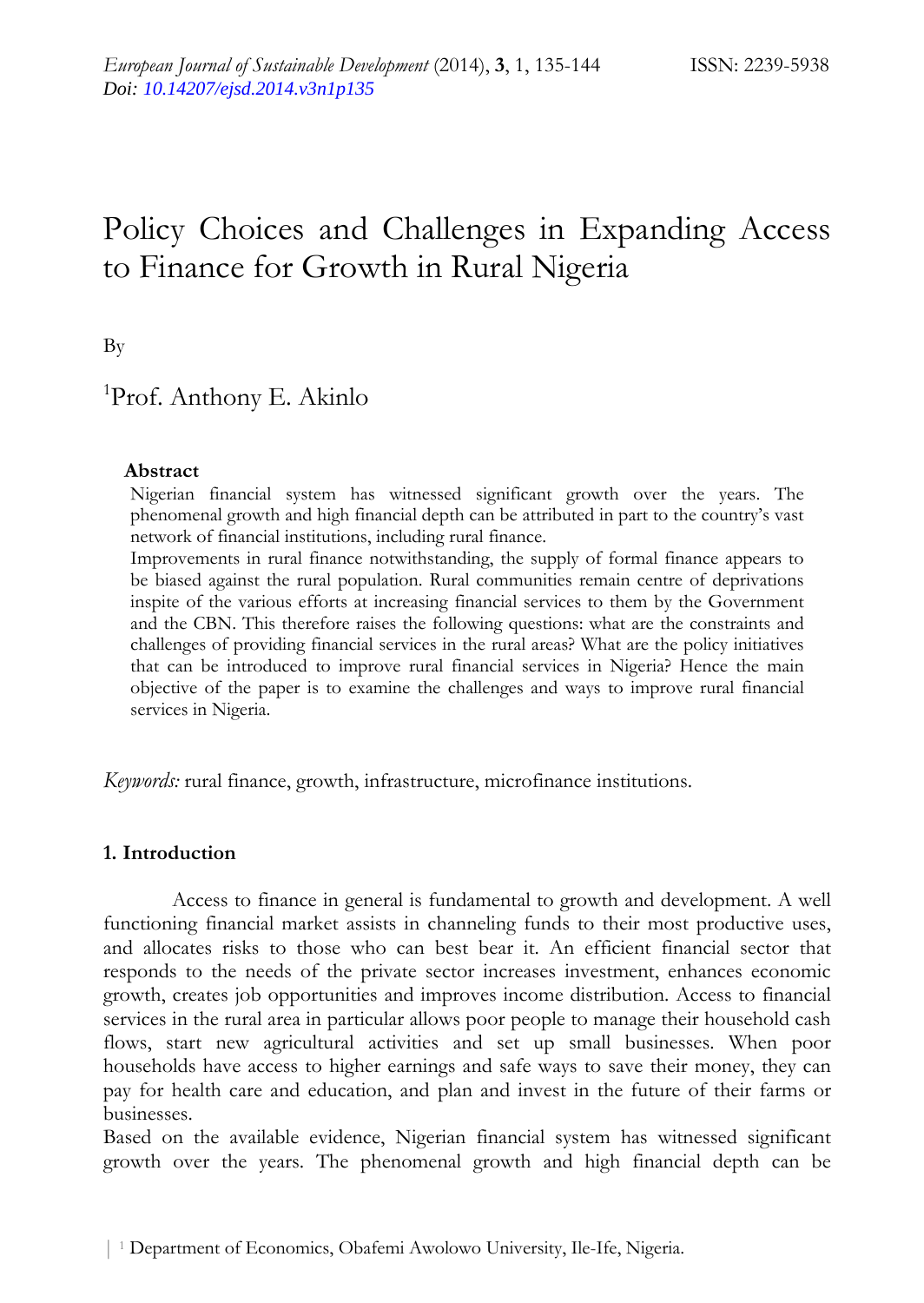attributed in part to the country's vast network of financial institutions, including rural finance. For years, Government and the Central bank of Nigeria had to intervene especially with respect to stipulation of credit guidelines in favour of agriculture and agro allied activities which constitutes 70 per cent of activities in the rural areas. Moreover, several programmes and schemes were implemented to enhance increased credit to the rural areas. Some of these policies include sectoral allocation of credit and concessionary interest to rural and micro entrepreneurs. As an illustration, in 1969, banks in Nigeria were compelled to lend at least a minimum percentage of their loanable funds to agricultural sector. The stipulated minimum percentage of loanable funds increased from 4 per cent in 1972 to 18 per cent in 1996. Also, the CBN introduced the rural banking policy in 1977 that required commercial banks not only to open stipulated numbers of rural branches but also to advance not less than 50 per cent of the total deposit mobilized in the rural areas to rural borrowers. The number of rural branches increased from 13 at the inception of rural banking scheme in 1977 to 722 in 2005. Finally, there were such programmes as Agricultural Development Programme (ADP), National Directorate of Employment (NDE), the Directorate of Food, Road and Rural Infrastructure (DFFRI), Better Life for Rural Women, and National Microfinance Policy and Regulatory Framework (NMPRF).

Improvements in rural finance notwithstanding, the supply of formal finance appears to be biased against the rural population. Rural communities remain centre of deprivations inspite of the various efforts at increasing financial services to them by the Government and the CBN. This therefore raises the following questions: what are the constraints and challenges of providing financial services in the rural areas? What are the policy initiatives that can be introduced to improve rural financial services in Nigeria? Hence the main objective of the paper is to examine the challenges and ways to improve rural financial services in Nigeria.

The rest of the paper proceeds as follows. Section 2 discusses some conceptual issues in rural financial policy. Section 3 examines various challenges facing expansion of financial services to the rural areas. Section 4 identifies policy and challenges in expanding access to finance for growth in rural areas. The last section provides the conclusions.

# **2. Conceptual Issues in Rural Finance Services provision**

# **2.1 The concept of rural finance**

Rural finance refers to the broad range of financial services, such as savings, credit, payment transfers, leasing, insurance, etc rendered by formal and informal financial service providers operating in rural markets. According to the Consultative Group to Assist the Poor (CGAP), rural finance is the financial services offered and used in rural areas by people of all income levels. It addresses the financial needs of the rural population. It assists in facilitating economic opportunities and plays a critical role in household strategies to reduce vulnerability. Where economic opportunities already exist, access to credit can assist in enhancing greater adoption of improved technology thereby increasing the level of productivity and incomes (Wangwe and Lwakatare, 2004).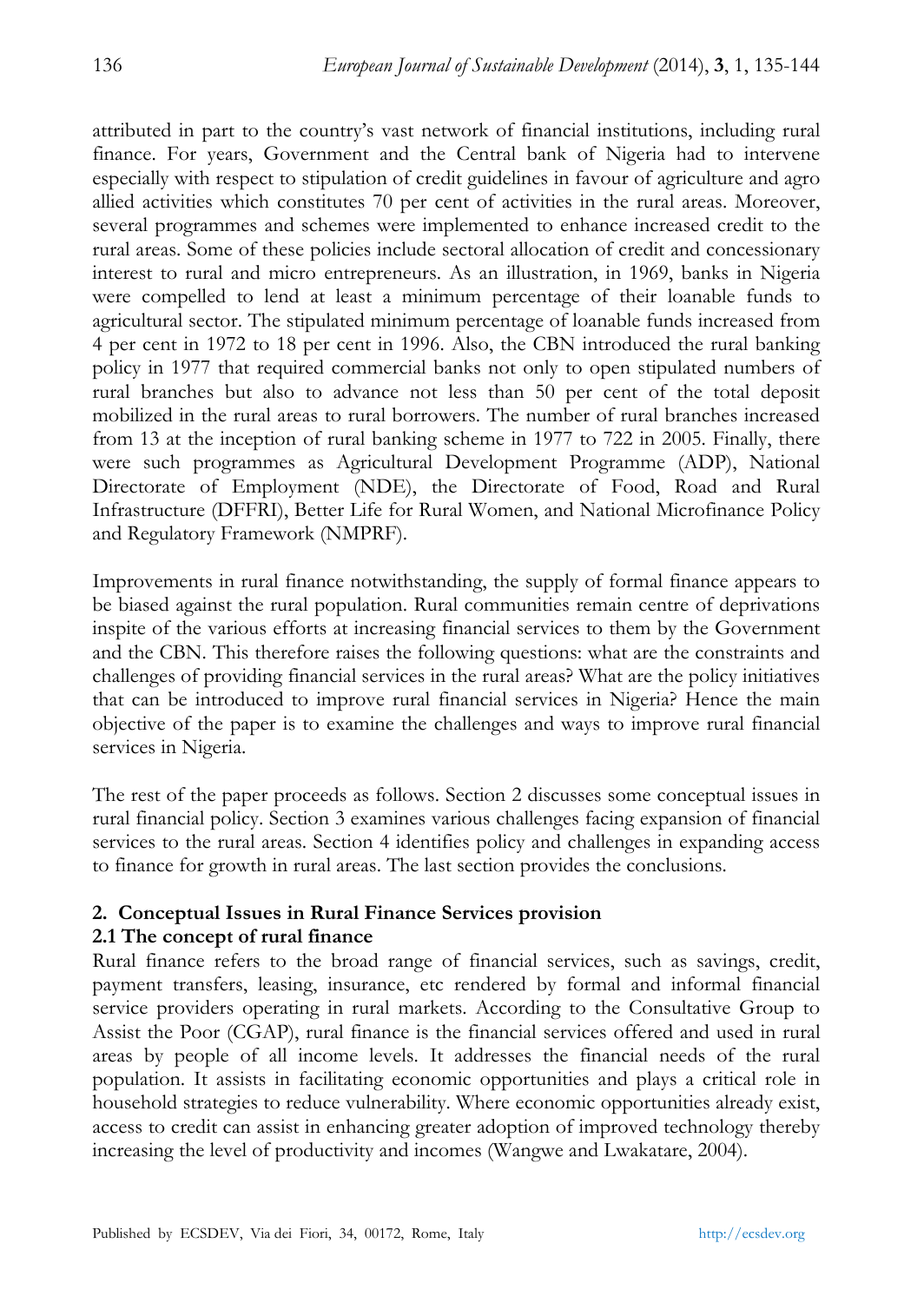Basically, the objectives of rural financial systems include, amongst others, promotion of measures to facilitate the access of all categories of rural producers (individuals farmers, rural industrialists, cooperatives etc) to credit on reasonable terms; provision of safe place to save and serve as insurance against risk and promotion of the establishment; and support for the operation of banking and credit institutions, which are particularly responsive to the needs of rural producers.

# **2.2 Rural financial system and economic development.**

Financial sector development is germane to economic growth and thus poverty reduction (DFID 2004a and DFIDb). Several studies have established the fact that a well functioning financial system is critical to long term growth. Studies by Demirguc-Kunt and Levine (2004), Levine (1997), King and Levine (1993), Abu-Bader and Abu-Qarn (2005) and Habibullah and End (2006) have confirmed strong and positive link between financial development and economic growth. World Bank (2004) shows that national savings i.e. aggregate income less total expenditure and economic growth are positively related. Likewise, Fry (1995) confirms positive correlation between the level of financial savings and economic growth. Savings are very critical in the domestic economy as they allow households to maintain precautionary balances against shocks. As noted by Marr and Onumah (2004) rural financial system enables households build up cash collateral and track record of saving that will allow them easier access to credit. Most rural communities lack secure and accessible deposit facilities and, consequently, savings are held as cash or assets. Such savings are harder to mobilize and do not increase availability of loanable funds (DFID, 2004c). Arising from this, rural entrepreneurs find it extremely difficult to access fund and thus have to rely majorly on self-financing option.

With over 60 per cent of the population engaged in agricultural production and living in poverty, the need for credit to support development of agriculture-based livelihoods has been emphasized. However, the rural economy is financially fragile. Lack of credit constitutes a binding constraint, limiting investment in productivity-enhancing technology and inputs. Asides, finance is needed for commodity marketing, sometimes through inventory-backed financing, which offers rural producers, traders and processors the opportunity to improve household income through adopting better produce marketing and raw material procurement strategies (Coutler and Onumah, 2002). Access to payment systems offered by the financial institutions affords the rural producers and traders opportunity of participating in modern, efficient commodity trading systems that offer better prices.

# **3. Challenges to Access to Financial Services in Rural Areas.**

Several studies have identified major constraints to financial market development. These include Besley (1994), Hoff and Stiglitz (1990), and Demirguc-Kunt and Levine (2004). Some of these constraints are discussed below:

Higher risks: Credit risk is higher in rural areas both for borrowers and rural financial institution. High and often covariant, risks in the rural economy are related to the dominance of agriculture, which accounts for a high percentage of Gross Domestic Product (GDP), and employment (HDR, 2000). The revenues of rural households,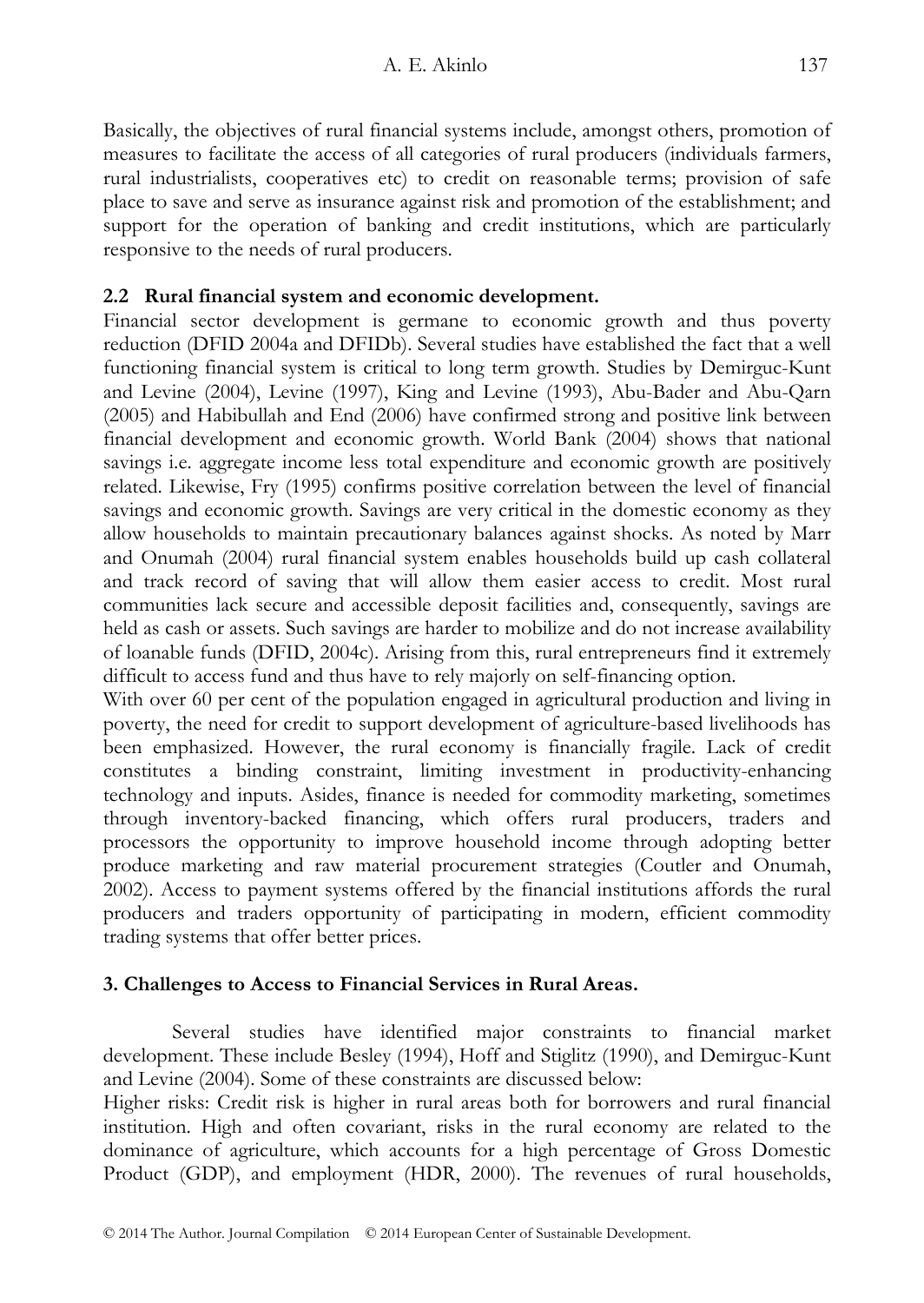whose incomes mostly depend on seasonal agricultural and livestocks production, are volatile due to fluctuating weather conditions and pests or diseases. Besides, crop marketing systems in the rural areas are inefficient and small-scale farmers are exposed to greater uncertainty regarding the marketing of their output as a result of the liberalization of agricultural markets since the 1990s. As a result of lack of storage facilities, rural farmers often sell the bulk of their output at harvest when prices are low leading to low and variable income. In the same way, the traders that form the link between producers and the wholesalers markets tend to be under-capitalized. Faced with limited access to trade finance from formal financial institutions, have had to offer trade credit to wholesalers and processors. This usually creates a liquidity problem and limits their ability to absorb (and store) the substantial surplus available during the harvest season. The attendant glut often leads low farmgate prices with no market instruments to manage price risk.

Lack of credit information: Problems precipitated by uncertainty are exacerbated by lack of reliable information on the past credit history of borrowers. Indeed, credit information on rural borrowers is difficult to obtain as majority of them rely on moneylenders and other informal lenders. Asides, many rural customers do not keep record of their transactions. The unavailability of credit information to a very large extent constrains the volume of credit to the rural dwellers because performance risk measures are unavailable; the current risk-management practice of banks is to control loan amounts.

Lack of collateral: Rural financial institutions can reduce the risk of losing their money to uncertainty by demanding the collateral from borrowers. Collateral reduces the problem of uncertainty as lender can recover part, if not all, of his loan in the case of default. In addition, it helps not only to reduce of information asymmetries but assists in screening out high risk borrowers. However, many rural households either entirely lack collateral or do not have a legal title to their house or land. Financial institutions thus have no means of securing their credits against defaulting. Defaulting clients run high risks as well: financial institutions will typically impose punitive interest rates for delayed payments and might even confiscate assets of defaulting clients.

High transaction costs: The transaction costs of rural lending in Nigeria are high, mainly due to small loan sizes, high frequency of transactions, large geographical spread, the heterogeneity of borrowers, and poor infrastructure. Arising from the high level of poverty in the rural areas, the quantum of financial services needed tends to be small. The small sizes of rural loans, resulting in a high due-diligence cost per loan, exacerbated by the heterogeneity of borrowers, make it extremely difficult for formal financial institutions to cover costs. As a result of poor infrastructure such as transportation, communication and information technology, clients have to travel long distances to deposit savings or repay a loan. As they usually travel on foot, this can cost them an entire working day. Moreover, rural financial institutions face additional costs for ensuring security and managing liquidity. High unit costs are usually passed on to the rural clients thereby making them pay higher interest rates.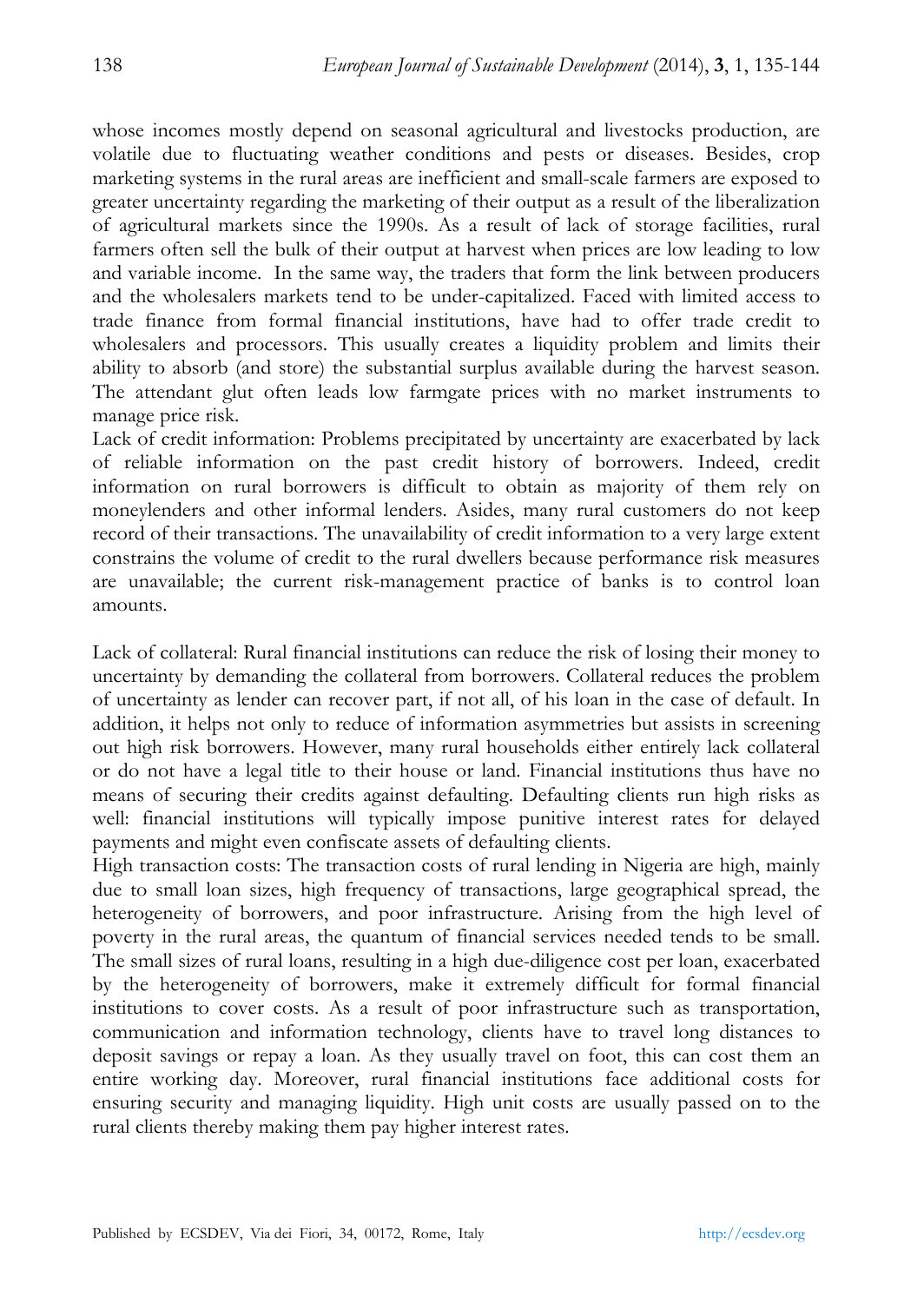High rates of illiteracy: The rate of illiteracy is higher in the rural areas compared to the urban centres. Poorly educated people face an additional challenge in accessing financial services. It is difficult for them to analyze credit risks and the profitability of loan or savings scheme, to provide necessary documents for loan procurement and to understand conditions and contracts. Some institutions fail to communicate interest rates and commissions in a transparent manner, and small prints in contracts can contain additional costs for borrowers. In view of the various problems in the rural areas, financial institutions are faced with the difficulty of finding, hiring and keeping well trained staff that will reside in them.

Weak legal framework and enforcement issues: Government has not been able to develop and enforce a legal and regulatory framework conducive to rural finance, so that contract design, contract renegotiation , and contract enforcement remain weak, making it rather more difficult for financial institutions to provide clients with the right incentives for repayment. Land titling and registration systems are weak, and the use and transfer of land is difficult under the current framework.

Government policy: Before mid 80s, several government policies including interest rates, high fiscal deficits and sectoral lending controls contributed to the underdevelopment of financial markets and the supply of rural finance (Fry, 1995). Fiscal deficits have led to government's appropriation of a large share of financial savings for itself, preempting credit to the private sector. Likewise, government's deficit financing policies have provided bankers with opportunities to deploy bank resources in government securities, which are not only safe but also have yielded high profits for banks in a falling interest rate environment. Moreover, monetary policy interventions to contain inflationary pressure – usually through the sale of government debt instruments like treasury bills – tend to reduce the volume of credit available to the private sector as well as raising the cost of borrowing (lending rates are linked to returns on the 'low-risk' debt instruments such as government papers). Macroeconomic instability, often in the form of high inflation, is equally known to adversely affect financial development as it discourages saving in financial form (Khan, 2002).

# **4. Meeting the challenge of increasing access to rural finance.**

Increasing access to finance for Nigerian's rural dwellers to meet their diverse financial needs presents a formidable challenge in a country as vast and varied as Nigeria. The first challenge relates to making the financial institutions introduce products and services that are flexible, reliable, convenient and available on a regular basis. Besides, there is the challenge of introducing measures that allow for low-cost ways of reaching the rural poor. Finally, there is the big challenge of introducing reforms in government policy to enhance the overall incentive framework, and of the regulatory as well as legal system within which rural banks operate, with a view to promoting greater efficiency and competition in rural finance.

Generally, rural finance can be promoted by supporting informal schemes such as community-based savings groups, as well as by fostering formal institutions through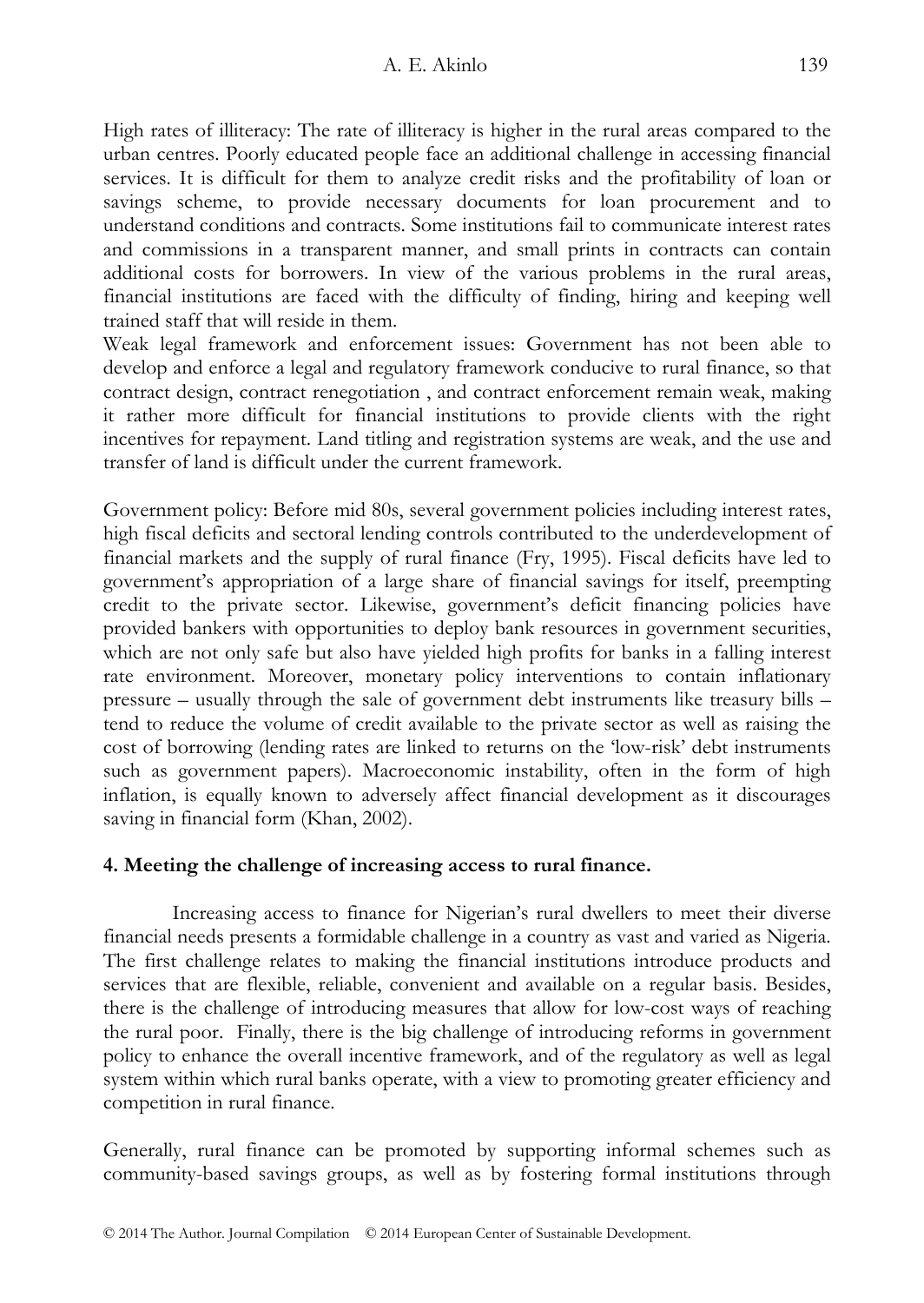technical assistance (supply-side measures ) and assisting poor households and small enterprises in accessing financial services (demand-side measures). Besides, donors can provide support to the development of favourable policy and regulatory frameworks. Some specific programmes to enhance increased access of rural dwellers to finance under the broad groups mentioned above are highlighted below:

Introduction of flexible and easily accessible products: There is the need for banks to introduce flexible and easily accessible products. Rural households and small entrepreneurs have specific needs which vary from those of urban clients as most of them depend on agricultural cycles. As an illustration, it has been established in the literature that rural clients prefer to borrow frequently, and repay in small installments. By implication, the savings and repayment mechanism that are being promoted by urban microfinance institutions are not likely to work effectively for the rural clients. This simply means that the formal financial institutions need to explore the possibility of offering new and more flexible loan products. In particular, financial institutions need to understand the cash flow of rural households and offer adapted loan repayment and savings collection schemes.

Besides, the banks branches in the rural areas will need to explore opportunities of offering composite financial services as they do in the urban areas. It needs be pointed out that the rural clients not only seek savings and lending activities but also seek insurance such as health, life and crop. Moreover, in view of the increasing volume of international remittances flowing to the country in recent years, rural financial institutions need evolve remittance services to take care of the rural dwellers. Efforts at reducing the transaction costs and increasing the availability of remittance services through expanded bank branch coverage will not only assist in generating new businesses but also help in weaning away customers from using informal channels for remittances.

Moreover, financial institutions have to be innovative to reduce costs. Innovative distribution channels such as mobile branch offices or bank-counter located in rural post offices and shops can assist in reducing the fixed costs of operation. Aside from this, the use of information technology such as handheld computers or mobile phones is a major way of reducing transaction costs. Also, as part of innovation there is need to simplify the procedures to open bank account and other banking procedures. These will not only help in reducing transaction costs but also serve as incentive for rural households to bank with the formal financial institutions.

Provision of favourable enabling environment: An enabling and conducive environment is a prerequisite for an efficient financial system and effective rural development and poverty reduction. At the macro level, a number of factors are very important for preventing systemic risk. This entails implementation of measures (monetary, fiscal, financial etc) to achieve basic macroeconomic goals such as high growth rate, low inflation and low unemployment rate. Macroeconomic policy measures that promote growth and poverty reduction will ensure increased financial flow to the rural areas. Expansion of income that leads to increased domestic consumption and investment will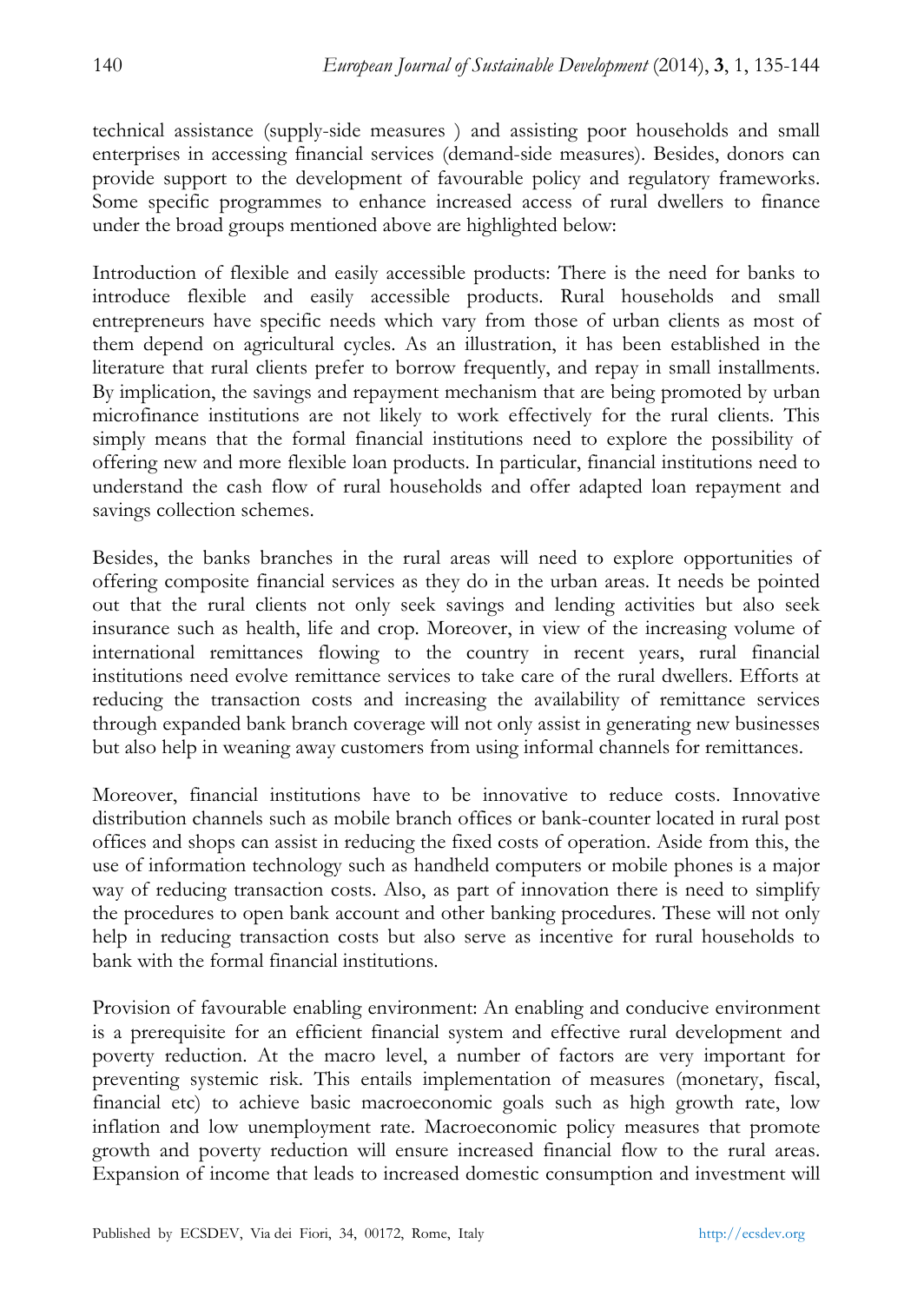expand the range of production activities for the rural dwellers thereby providing the small entrepreneurs the opportunity to enter the market. Moreover, monetary policy interventions to contain inflationary pressures will lead to stability and growth which will impact positively on the cost of fund, thereby lowering the cost of borrowing for rural clients.

Building on the existing infrastructure: One major component of high transaction cost is transportation expenses. This tends to be high due to the fact that many borrowers are located at long distances from the loan offices. When the opportunity cost of labour in terms of the work time lost is taken into consideration in the computation of the borrowers' transaction costs, the loans will be very expensive to the borrowers. This equally throws a big challenge to the financial institutions as they find themselves spending considerable time visiting areas that are sometimes remotely located. This explains why provision of roads is very critical to increased rural access to finance. Provision of roads will lead to reduction in transaction costs of inputs and outputs, thereby leading to an increase in agricultural output, crop area and yield. Moreover, agricultural output itself is limited by inadequate off-farm, "upstream" and "downstream" facilities. Better infrastructure can stimulate rural income by lowering the costs of trade with the country's urban areas and foreign markets. Infrastructural development will help to integrate the remote rural areas into the broader market thereby contributing to the marketization and profitability of agriculture. It will assist in promoting information flows between communities and rural and urban areas, thus linking farmers to market for goods, input supplies, and agricultural extension services.

Additionally, financial institutions should adopt the policy of risks minimization. It is true that financial institutions in the rural areas lack collateral or the possibility to legally enforce contracts; however, they can use social links (for example through group savings and lending) to reduce their risks. The so-called linkage model combines informal systems such as self-help groups with formal banks. Groups are linked to the bank through a group contract, so that bank does not have to deal with each client separately (Inforesources, 2008). Adopting this approach will help the financial institutions to reduce their risks and transfer transaction costs to the self-help group. Also, there is the suggestion that collateral can be created in the rural areas through warehouse receipt systems (Coutler and Onumah, 2002). This is with a view to taking care of the problem of lack of collateral in the rural areas. Warehouse receipts (WR) is defined as documents issued by warehouse operators as evidence that specified commodities (of stated quantity and quality) have been deposited at particular locations by named depositors (Coutler and Onumah, 2002). The depositor may be a producer, farmer group, trader, exporter, processor or indeed any individual or corporate body. The commodity remains the property of the depositor until sold at market, while the warehouse operator can extend credit in the form of cash to people who deposit commodities in his warehouse. Several benefits of the system have been noted in the literature. These include provision of opportunity for lenders to mitigate credit risk by using the stored commodity as collateral; reduction in transaction costs thereby encouraging commercial lending to the rural sector; and provision of opportunity for farmers to market their crops and get a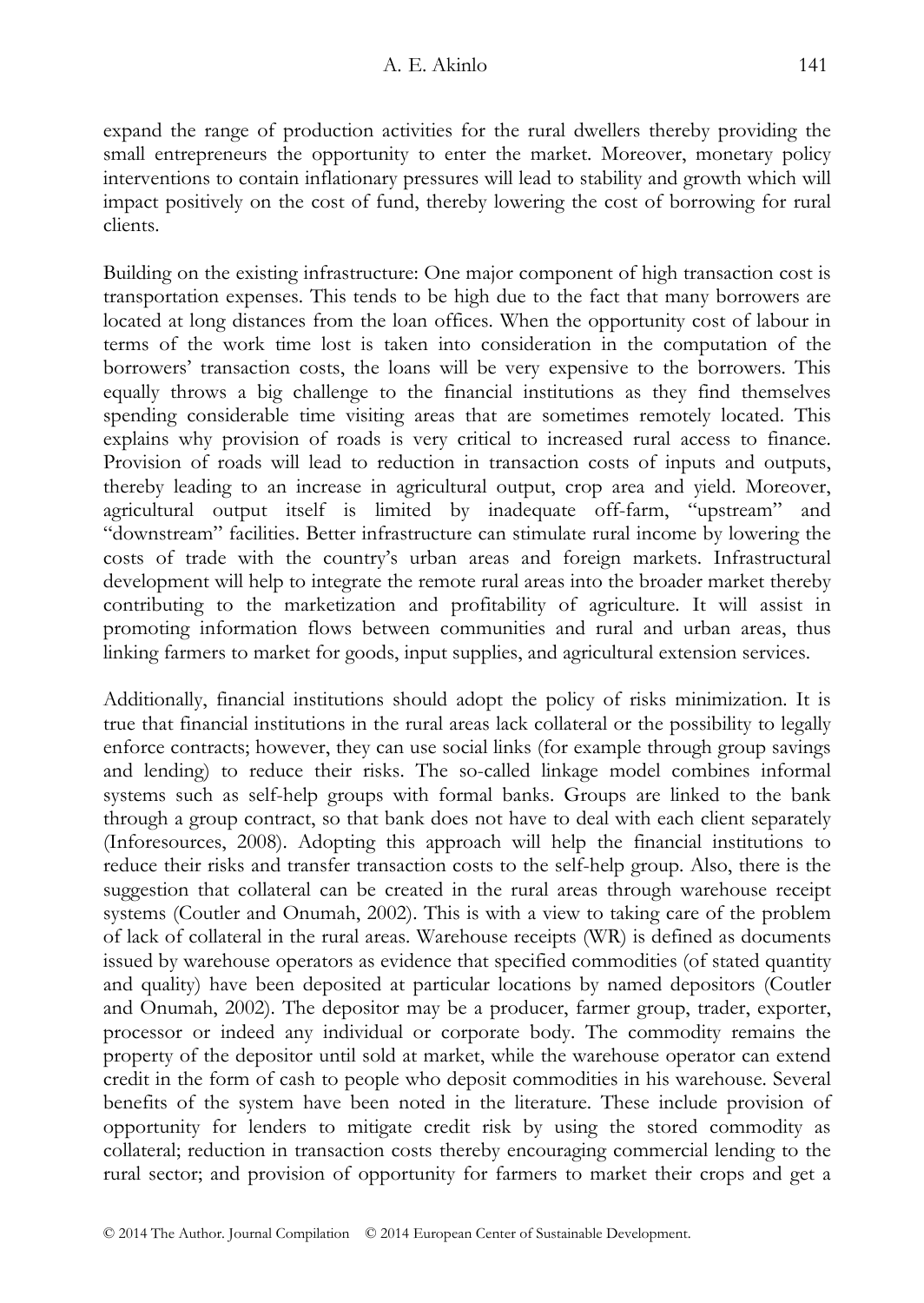better price as they can defer sale of produce until prices rise after the traditional harvest season (Coutler and Onumah, 2002). All the same, the system has its own advantages. One, it tends to exclude smallholders and small-scale traders. Two, lack of regulatory oversight of the collateral managers can lead to fraud, which may discourage inventorybacked financing by banks.

Finally, there is a need to scale up microfinance in the provision of rural finance. As various efforts are made towards improving formal financial sector's ability to serve the poor, microfinance can play an important role in filling the gap. Indeed, they offer the potential for sustainability and growth. And arising from their demonstrated success in providing benefits to the poor, international donors and governments are more disposed to supporting microfinance institutions. This explains why the activities and operations of these institutions need to be scaled up. Scaling up access to finance for Nigeria's rural poor through microfinance will require attention in the following areas: an enabling policy, legal and regulatory environment for microfinance, attention to group quality, and the importance of financial sustainability, appropriate products and services, and good staffing and geographical distribution of the microfinance institutions.

Scaling up the microfinance will also require partnership between civil society, government and its institutions and donors to provide seed resources for expansion of these services. It also entails commitment of grant resources to help offset the overhead cost associated with operating these facilities, as experiences have shown that even in the case of Gramean Bank, the pioneer in this endeavour, the bank remains constrained by high expenses per unit transacted and relies on donors and socially conscious investors (Murdock, 1999).

Recent studies also emphasize the need for governments, in collaboration with NGOs and private sector that are involved in agro-allied businesses, with the support of international donor agencies should facilitate the establishment of Farmer Support Services (FSS) in the rural areas to assist farmers in accessing credit that could be available through microfinance facility, technical assistance, trainings and marketing information.

# **Conclusion**

Rural finance is now recognized as an important tool in the fight to reduce poverty, increase growth and enhance donors' development effectiveness agenda. It encompasses all savings, lending, financing and risk minimizing opportunities (formal and informal) and related norms and institutions in rural areas. In addition to fostering rural development, rural finance is increasingly used as an incentive to promote sustainable use of natural resources, use of alternative energies, and environmentally sound behavior. However, despite the importance of rural finance for growth and the significant demand for financial services, financial service providers such as banks, credit unions, microfinance institutions or insurance companies are typically reluctant to serve rural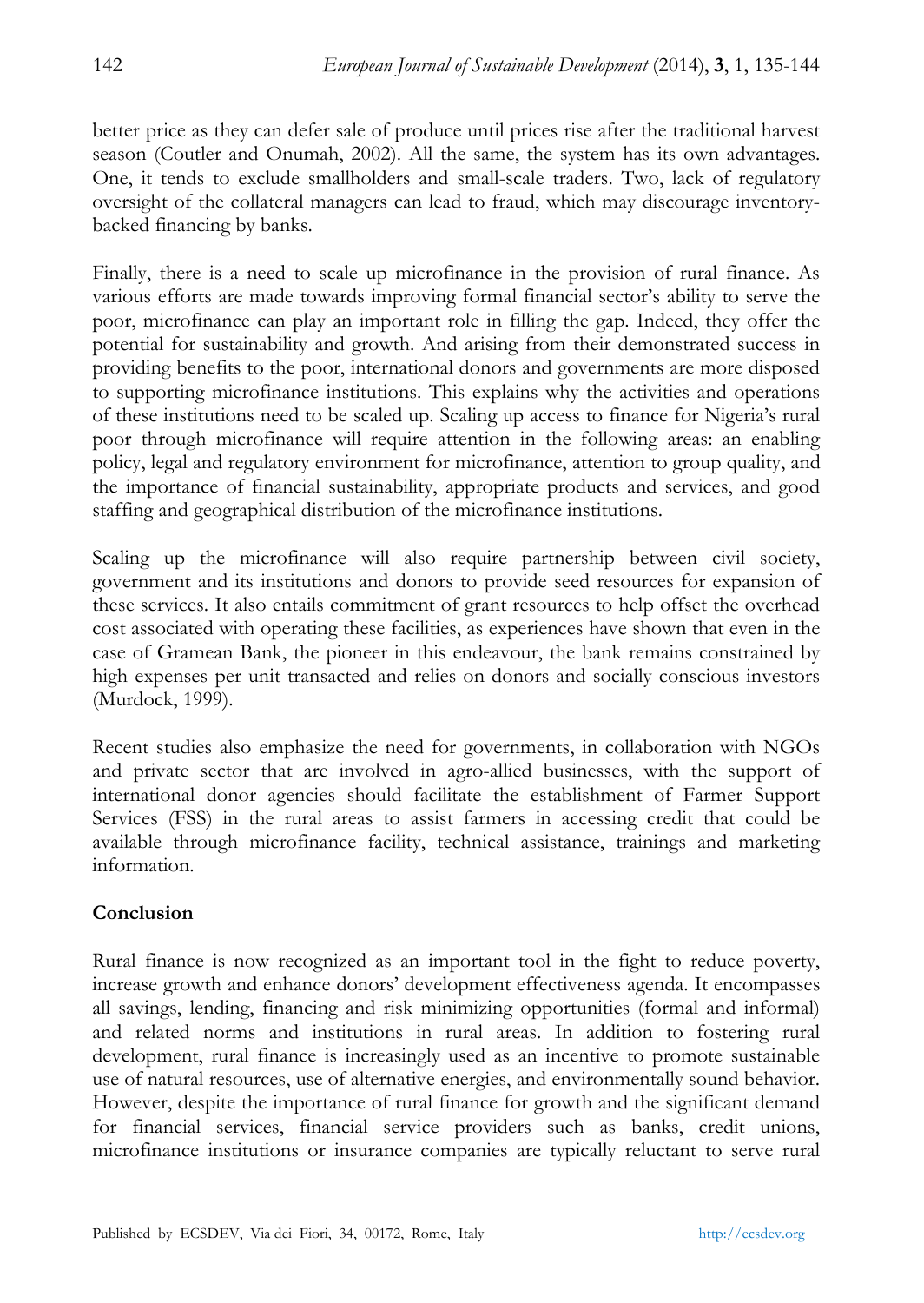areas. Consequently, majority of the country's rural population does not have access to the formal financial system.

The reluctance of financial institutions to serve rural areas is not unconnected with the various challenges involved in such endeavour. These challenges include the weak infrastructure and low population density that characterized the rural sub sector. The capacity of financial service providers and the level of client education in rural communities are quite limited. Moreover, financial institutions are tardy in granting loans to the agricultural sector given its seasonality and the inherent risks of farming. These challenges explain the high transaction costs and the risks inherent in serving the rural areas by the financial institutions.

It therefore becomes imperative to address these challenges so as to enhance rural dwellers' access to finance. A new approach to rural finance must focus on building the sustainability of the financial service providers, thinking beyond the short life cycle of donor-driven projects. The financial institutions must develop appropriate market based innovative products and strategies that will enhance the level and quality of financial services rendered the rural sector of the country. This would require the government addressing the issue of environment, especially, the provision of necessary infrastructure, developing appropriate policies and programmes that benefit the majority and allowing privately managed institutions to evolve.

# **References**

- Abu-Bader, S. and Abu-Qarn, A. M. 2005. Financial development and economic growth: time series evidence from Egypt. Discussion Paper No. 05-14a, Monaster Centre for Economic Research, Ben-Gurion University of Negev, Israel.
- Besley, T. 1994. How do market failures justify interventions in rural financial markets? World Bank Research Observer 9: 27-47.
- Coutler, J. and Onumah, G. E. 2002. The role of warehouse receipt systems in enhanced commodity marketing and rural livelihoods in Africa. Food Policy 27: 319-337.
- Demirguc-Kunt, A. and Levine, R. 2004. Financial structure and economic growth: a cross-country comparison of banks, markets and development. MIT Press: Cambridge MA, USA.
- DFID. 2004a. Financial sector development: a prerequisite for growth and poverty reduction? Policy Division Briefing Note. Department for International Development: London, UK.
- DFID. 2004b. The importance of the financial sector development fore growth and poverty reduction. Policy Division Working Paper. Department for International Developemnt: London, UK.
- DFID. 2004c. making rural finance count for the poor. Policy Division Working Paper. Department for International Development: London, UK.